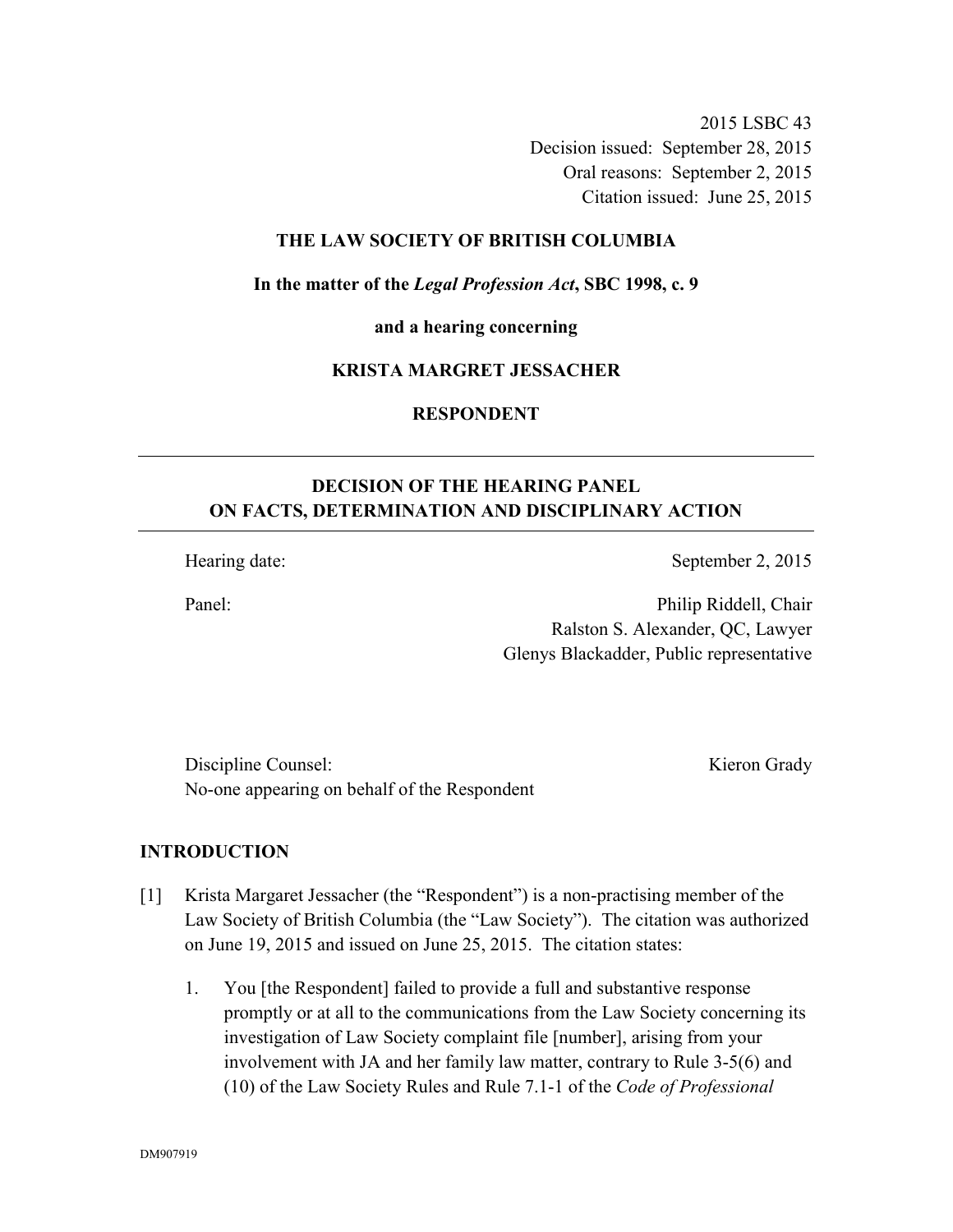*Conduct for British Columbia.* In particular, you failed to respond substantively to one or both letters dated February 3, 2015 and March 19, 2015 by one or both of the following:

- (a) not providing all the documents requested in the letter of March 19, 2015; and
- (b) not answering all the requests for information set out in one or both of the letters.

This conduct constitutes professional misconduct or a breach of the Act or Rules pursuant to s. 38(4) of the *Legal Profession Act.* 

- [2] This is a summary hearing conducted under Rule 4-33. It proceeded by way of affidavit evidence.
- [3] The Respondent did not appear at the hearing, and the hearing proceeded in her absence.
- [4] At the conclusion of the hearing the Panel found that the Respondent had committed professional misconduct in the manner set out in the citation. The Panel imposed a fine of \$5,000 with an order for costs in the amount of \$1,335.68, with both amounts payable by April 30, 2016. The Panel ordered that, pursuant to s. 38(5)(c) of the *Legal Profession Act*, the Respondent provide by September 16, 2015 a complete and substantive response to the inquiries made in the Law Society letters to her dated February 3 and March 19, 2015.
- [5] We advised that our written reasons would follow, and these are our reasons.

### **NON-ATTENDANCE BY RESPONDENT**

- [6] The hearing commenced at 9:30 am and the Respondent did not appear. The hearing was stood down until 9:52 am to be sure that the Respondent had an opportunity to appear and that she was not just "late." By 9:52 the Respondent had still not appeared.
- [7] Section 42(2) of the *Legal Profession Act* permits a hearing panel to proceed in the absence of the Respondent. To proceed in the absence of the Respondent s. 42(2) of the *Legal Profession Act* requires that the Panel be satisfied that the Respondent was served with the Notice of Hearing.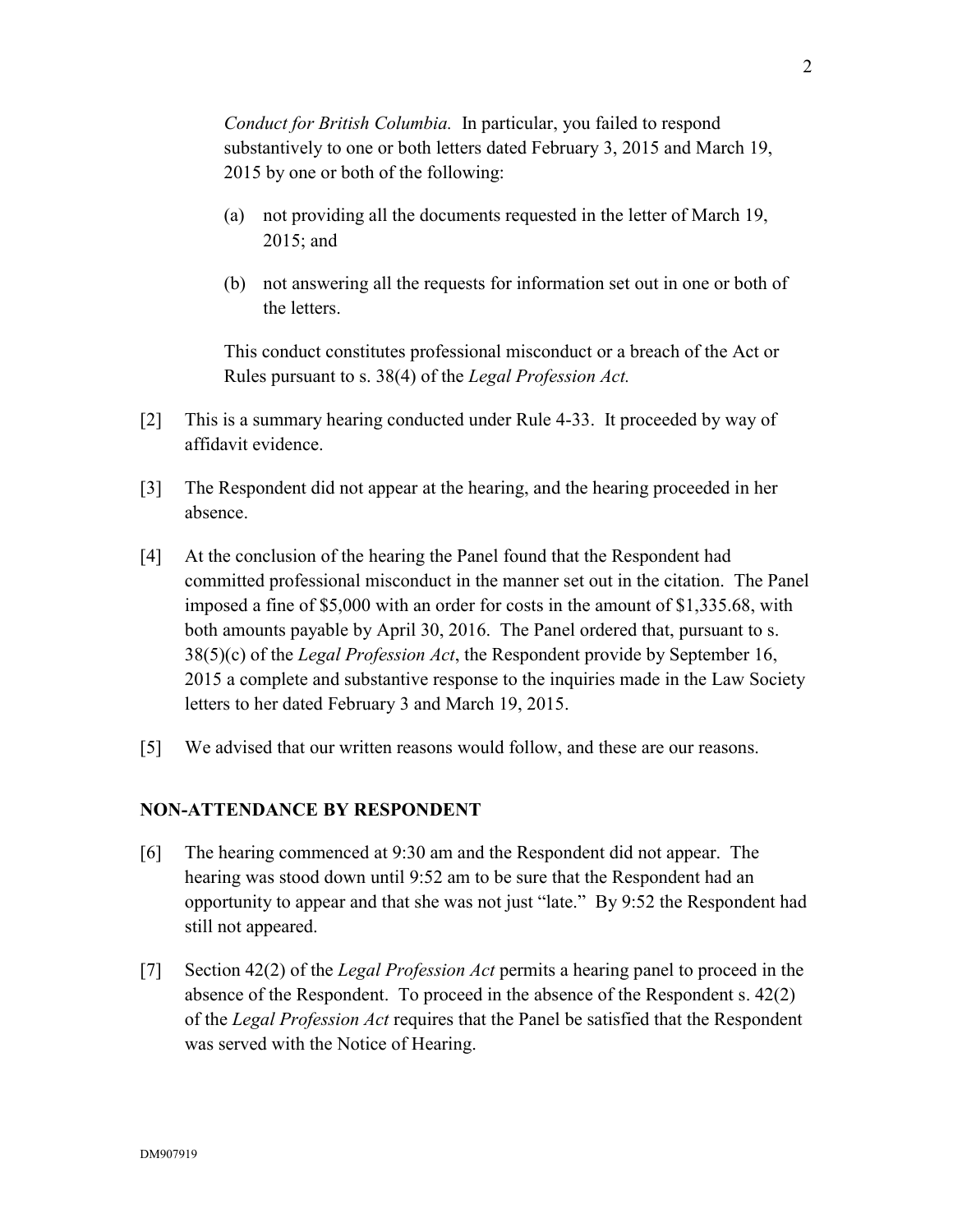- [8] The Respondent was served with a copy of the citation by email on July 3, 2015, pursuant to Rule 4-19, and acknowledged receipt.
- [9] The Respondent was served by email with the Notice of Hearing and other hearing materials on July 20, 2015. That email was sent to the same email address to which the citation was emailed on July 3, 2015.
- [10] On July 29, 2015 the Notice of Hearing and other materials from counsel for the Law Society were couriered to the Respondent and the delivery of those materials occurred on July 30, 2015.
- [11] The Respondent was advised that the hearing could proceed in her absence in the citation, in the Notice of Hearing, and in correspondence from the Law Society.
- [12] In these circumstances the Panel proceeded in the absence of the Respondent pursuant to s. 42(2) of the *Legal Profession Act*.

# **PRINCIPLES**

- [13] The Law Society bears the onus of proof on the balance of probabilities: *Law Society of BC v. Tak*, 2009 LSBC 25.
- [14] Failure to respond to communications from the Law Society constitutes professional misconduct. In *Law Society of BC v. Martin*, 2005 LSBC 16 at para. 171, the test for professional misconduct was set out as: "whether the facts as made out disclose a marked departure from the conduct the Law Society expects of its members; if so, it is professional misconduct."
- [15] A lawyer has an obligation to reply promptly and completely to any communications from the Law Society, cooperate fully in any investigation, produce files and documents for examination or copying, and answer questions and provide information as required: (Rule 7.1-1 of the *Code of Professional Conduct for British Columbia*, Rules 3-5(7), 3-5(8(a), 3-5(8)(b) and 3-5(11)).
- [16] The "unexplained persistent failure to respond to Law Society communications will always be *prima facie* evidence of professional misconduct which throws upon the respondent member a persuasive burden to excuse his or her conduct." *Law Society of BC v. Dobbin,* 1999 LSBC 27 at para. 25.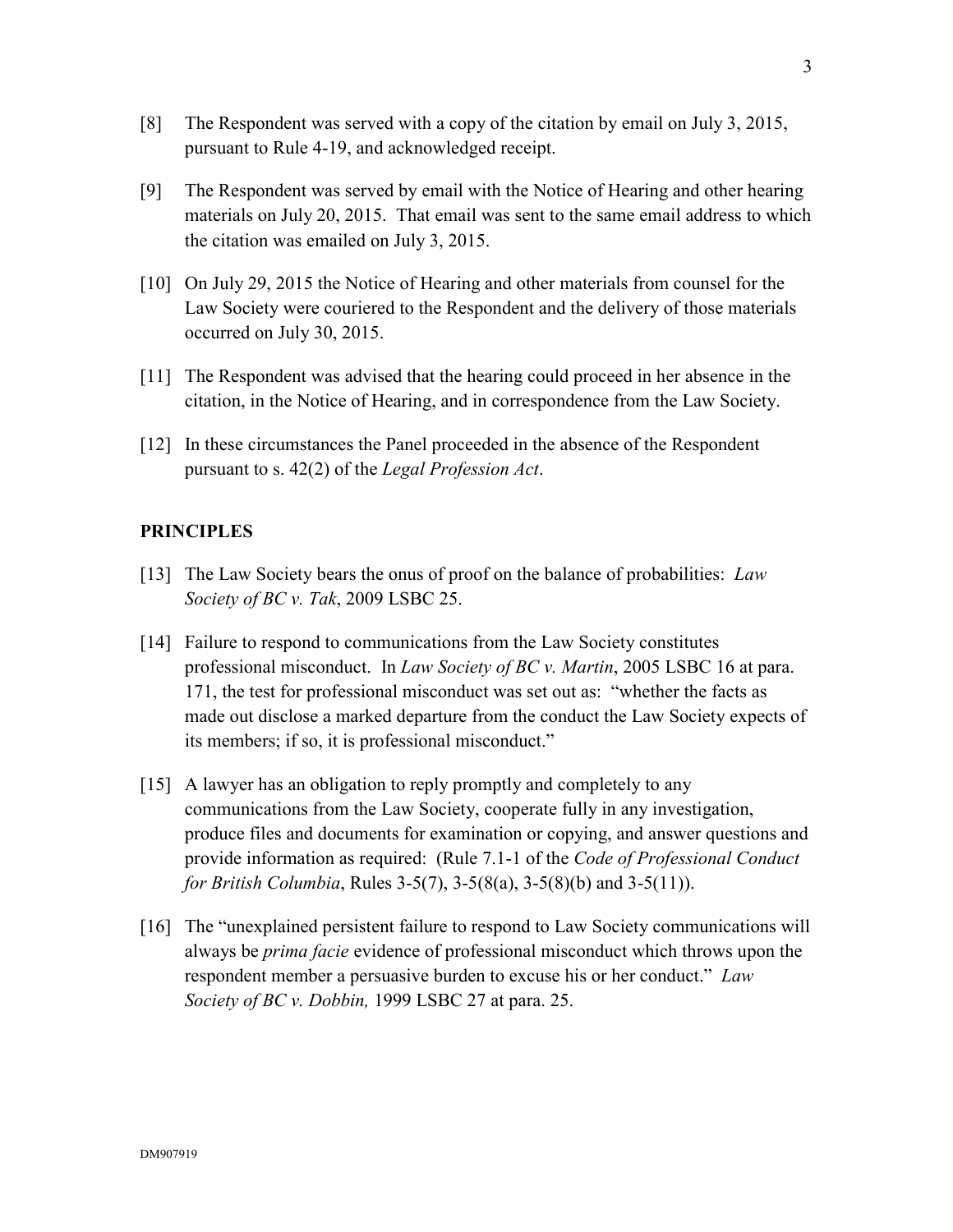## **FACTS**

- [17] On December 24, 2014 the Law Society received a complaint regarding the conduct of the Respondent in relation to a file involving JA. In particular the practise of law by the Respondent. On January 8, 2015 Alex Willms ("Willms"), a staff lawyer with the Law Society, was assigned to investigate the complaint.
- [18] On July 14, 2010, as a non-practising member of the Law Society, the Respondent signed an undertaking not to practise law.
- [19] Willms was investigating a complaint of breach of undertaking to the Law Society and of practising law while not authorized.
- [20] Willms wrote to the Respondent on February 3, 2015 seeking her response to the complaint that she was practising law at a time when she was not entitled to do so.
- [21] On March 6, 2015 Willms conducted an interview of the Respondent (the "Interview"). The Interview dealt with the complaint of practising law at a time the Respondent was not entitled to do so and a breach of her undertaking not to practise law. During the course of that Interview the Respondent was asked several questions that she refused to answer, and the Respondent was directed to supply copies of certain documents.
- [22] On March 19, 2015 Willms sent a letter to the Respondent requesting answers to questions that the Respondent had refused to answer at the Interview and copies of documents that had been requested at the Interview. The Respondent was given until April 8, 2015 to respond.
- [23] On April 9, 2015 the Respondent sent the Law Society her affidavit sworn April 2, 2015, which had been filed in the family matter involving JA. At paragraph 13 of that affidavit she stated with respect to the Interview: "I refuse to answer questions that would not benefit the client. I now refuse to participate any further in a process that seems contrived." The Respondent further stated: "The Law Society is in receipt of all information needed to resolve this complaint. No further information is needed for an informed response."
- [24] On April 25, 2015 Willms wrote to the Respondent advising her that he did not consider her affidavit of April 2, 2015 to be responsive to the requests he had made in his letter of March 19, 2015. The Respondent was given until May 8, 2015 to respond.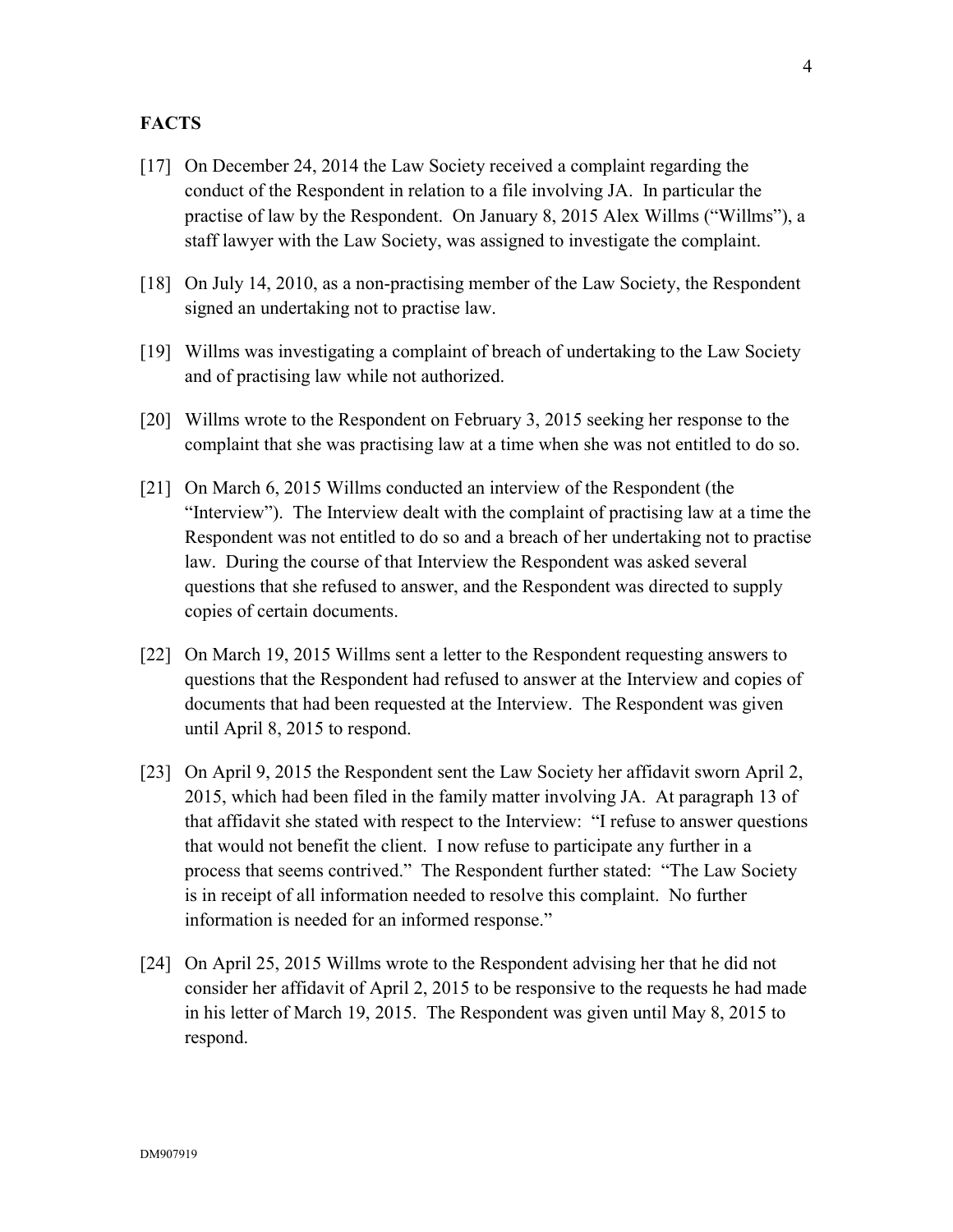- [25] On May 8, 2015 the Law Society received a letter from the Respondent dated May 7, 2015, which did not respond to the matters requested in Willms' letter of March 19, 2015.
- [26] As of the date of this hearing the Respondent has not provided a substantive response to Willms' letters of February 5 and March 19, 2005.

## **DETERMINATION ON FACTS**

- [27] There has been an unexplained persistent failure by the Respondent to respond to Willms' letters of February 5 and March 19, 2015. This is *prima facie* evidence of professional misconduct, and the Respondent has not provided any evidence, let alone evidence to the standard of a persuasive burden, to explain her failure to respond.
- [28] The Respondent's conduct in failing to respond shows a marked departure from the conduct expected of a lawyer and constitutes professional misconduct. The allegations as set out in the citation have been proved by the Law Society on the balance of probabilities.

#### **DISCIPLINARY ACTION**

- [29] The purpose of the discipline process is not to punish or exact retribution, it is to discharge the Law Society's statutory obligation as set out in s. 3 of the *Legal Profession Act* to protect the public interest in the administration of justice: *Law Society of BC v. Hill*, 2011 LSBC 16.
- [30] The factors in assessing a penalty are set out in *Law Society of BC v. Ogilvie*, 1999 LSBC 17.
- [31] The failure of a member of the Law Society to respond to the Law Society goes to the core of the Law Society's ability to regulate its members in the public interest.
- [32] The Respondent has an unrelated Professional Conduct Record.
- [33] The Respondent has yet to provide the responses that she is required to provide.
- [34] The Respondent said in the Interview that she had been working for JA since late 2013, performing a number of functions including drafting pleadings. The Respondent states that her work for JA has developed into a "*low bono*" file. The underlying complaint is that the Respondent is practising law when she is not entitled to do so. That activity may be for financial gain. The failure to respond